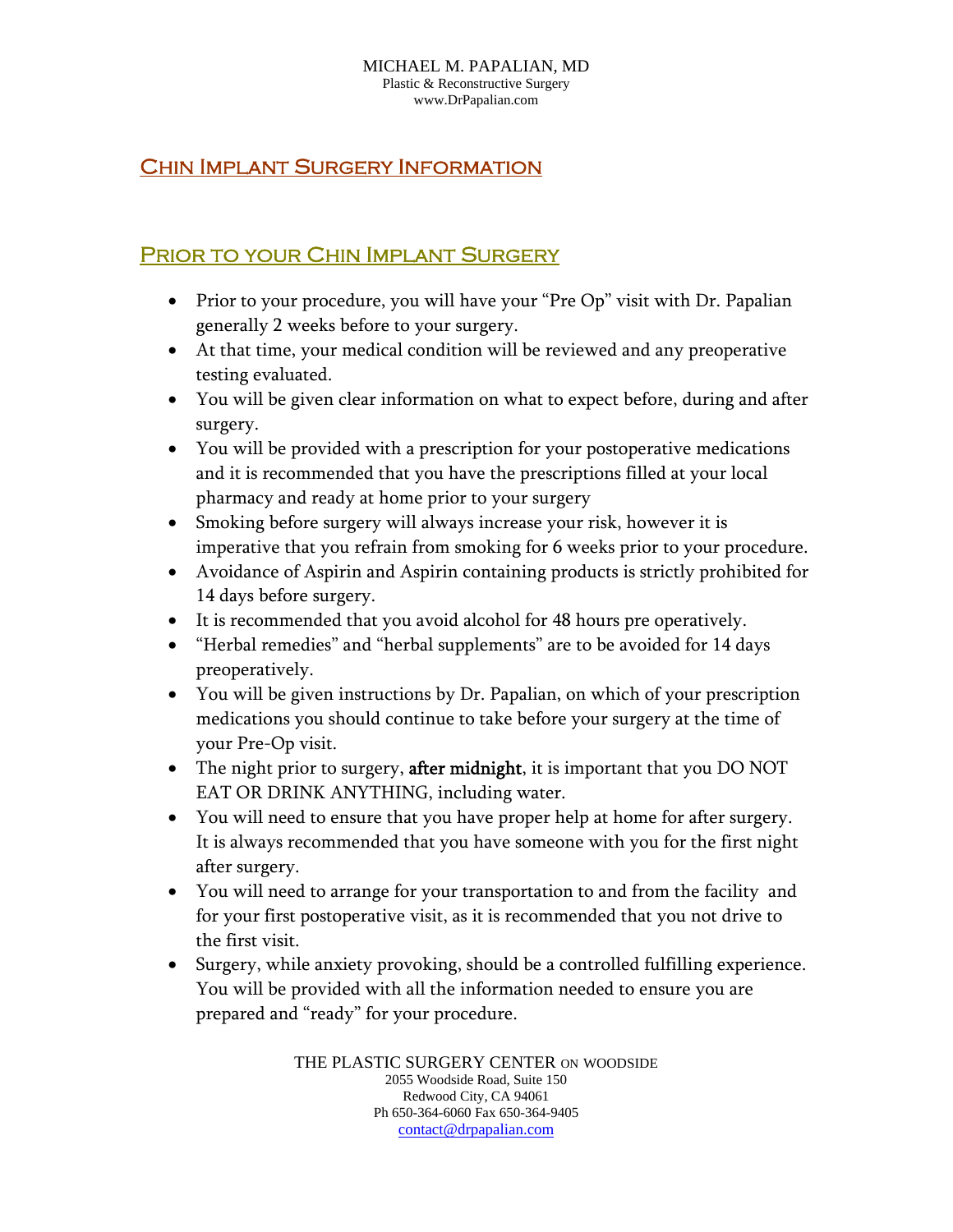- Dr Papalian will guide you "each step of the way" and ensure that you are comfortable with your progress.
- You should ask questions and feel free to contact the office if you need any information.

## YOUR CHIN IMPLANT SURGERY DAY

- After midnight the night before surgery, it is important that you DO NOT TO EAT OR DRINK anything, including water.
- The morning of surgery, wash your hair with your regular shampoo and conditioner. Do not apply any other hair products. Do not apply makeup.
- It is best to wear clothes that are easy to slip on. A top that is either a front zipper or button is recommended.
- Your procedure will be performed at the Plastic Surgery Center in Palo Alto.
- Your procedure will be performed as an outpatient.
- Your procedure is typically performed under local anesthesia with sedation, however general anesthesia will be offered, if desired. Together with Dr. Papalian, which type of anesthesia best fits your needs will have been decided prior to your surgery. When anesthesia providers are required, the providers are physician anesthesiologists, not nurses, who will personally and continuously attend to you, for your ultimate safety.
- After your procedure, you will spend time recovering in the facility. The facility staff will ensure that you are ready to go home before you are discharged.
- You will need transportation home from the facility.
- Patients will be discharged with a chin dressing.
- After surgery you may resume your routine prescription medications.
- At home, keep your head comfortably elevated with pillows. Avoid bending over.
- When it is time for sleep, get your rest with your head elevated on pillows.
- After surgery you may resume your routine prescription medications

THE PLASTIC SURGERY CENTER ON WOODSIDE 2055 Woodside Road, Suite 150 Redwood City, CA 94061 Ph 650-364-6060 Fax 650-364-9405 contact@drpapalian.com